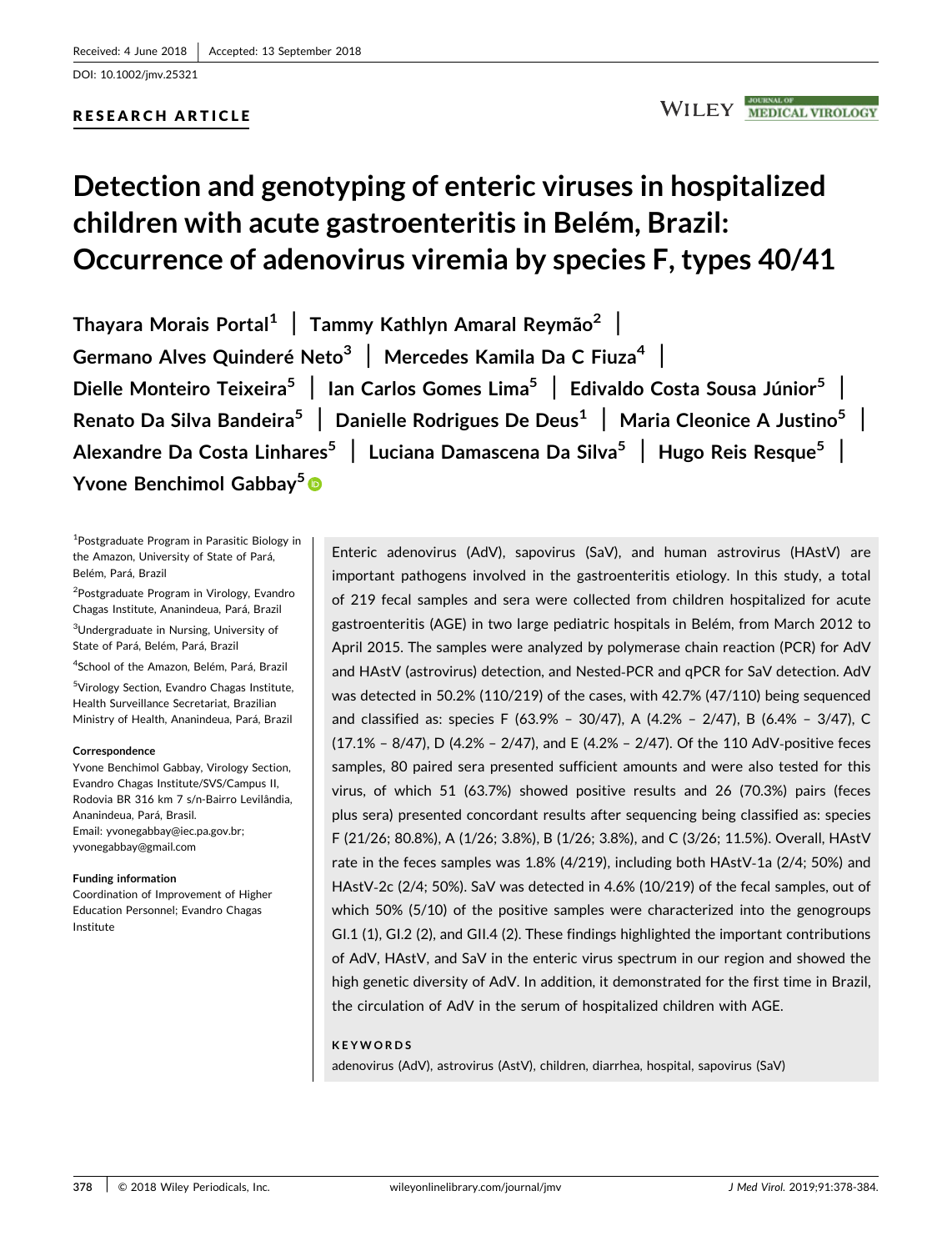# 1 | BACKGROUND

Viruses are responsible for approximately 75% of all reported cases of acute gastroenteritis (AGE). $<sup>1</sup>$  In this context, rotavirus and norovirus are</sup> recognized as the leading causes of AGE, followed by enteric adenovirus (AdV), sapovirus (SaV), and human astrovirus (HAstV). $2,3$ 

AdV are DNA viruses that are classified into seven species (A‐G) and have more than 70 different types. AdV are associated with various morbid diseases, such as gastroenteric, respiratory, and ocular diseases (mainly conjunctivitis). Types 40 and 41, both from species F, are the main responsible for both isolated episodes and outbreaks of gastroenteritis, which predominantly affect children.<sup>4</sup> Types 40 and 41 have already been established as the primary pathogens responsible for nosocomial infection in both normal and immunosuppressed individuals, which could be caused by a clinical condition or acquired from organ transplantation.<sup>5,6</sup>

The role of AdV as the cause of viremia (detection of the virus or its genetic material in the blood) in transplanted patients, mainly of stem cells, is well defined.<sup>7</sup> Data involving viremia by AdV in immunocompetent children with AGE are very poor or inexistent.

The human SaV, a member of the Caliciviridae family, has been reported to cause outbreaks in indoor environments and has been associated with hospitalizations for AGE in various age groups worldwide.<sup>2</sup> The SaV are divided into five genotypes (GI-GV). Four of the genotypes, namely, GI and GII genogroups (with seven genotypes in each), GIV (with a single genotype, GIV.1), and GV (subdivided into four genotypes, of which GV.1 and GV.2 infect humans), are known to infect humans, whereas the GIII genotype only infects pigs.<sup>4</sup> These viruses account for approximately 8% of all AGE outbreaks and are detected in over 23% of samples testing negative for norovirus (NoV) and other pathogens.<sup>2,8</sup>

HAstV, which belongs to the Astroviridae family, genus Mamastrovirus (MAstV), is a common cause of AGE in children, the elderly, and immunocompromised individuals. In particular, HAstV has been reported to account for up to 10% of sporadic cases of nonbacterial diarrhea. $9$  On the basis of the complete sequence of the capsid or open reading frame 2 (ORF2) region, HAstV are classified into eight classic types (HAstV‐1 to HAstV‐8), the MAstV‐1 genotypes, and the nonclassic MAstV‐6 (including Melbourne-1 [MLB‐1] to MLB‐3), MAstV‐8 (HAstV Virginia2 [VA2], VA4, and human-mink-ovine-like-A [HMO‐A]) and MAstV‐9 (HAstV VA1, VA3, and HMO‐B) genotypes.<sup>4</sup> Recently, HAstV-MLB2 viral RNA was detected for the first time in the plasma of a child with severe AGE and high fever, suggesting the potential of the HAstV to spread beyond the gastrointestinal tract.<sup>10</sup>

Recent studies have reported the presence of rotavirus (RV), NoV, and HAstV in the blood, suggesting the possibility of the extraintestinal spread of these viruses, which in turn causes clinical manifestations such as seizures and disseminated intravascular coagulation.<sup>10-12</sup> To SaV, no report has been observed until the present date. In the present research, the detection of AdV‐, SaV‐, and HAstV was done in the feces of hospitalized children with AGE in Belém, Brazil, as well as in the blood only for AdV, indicating a potential viremia among these children. In addition, genotyping was realized in some viral isolates from feces and serum.

# 2 | METHODOLOGY

## 2.1 | Study design

## 2.1.1 | Patients

A total of 482 paired stool and serum samples from the same individuals were obtained from eutrophic children (that presents good nutrition) aged less than nine years old and who were hospitalized for AGE in two large pediatric hospitals in Belém, from March 2012 to April 2015. Notably, these children were not diagnosed with other clinical conditions at the time of hospitalization. All samples (stools and sera) were collected as soon as possible after hospitalization and sent to the Evandro Chagas Institute, where they were processed and kept frozen (−20°C) until use. Initially, they were tested for RV and  $NoV^{13,14}$  by enzyme immunoassay, and only samples with negative results (N = 219 paired samples) were selected for current study. Serum and fecal samples were analyzed following the same methodology of detection, as described below.

## 2.1.2 | Molecular detection

All the samples were submitted to nucleic acid extraction by QIAamp Viral RNA Mini Kit according to the manufacturer's instructions. The reverse transcription (RT) to SaV and HAstV was performed to obtain complementary DNA using a random primer. Specimens were screened for HAstV by polymerase chain reaction (PCR) using the Mon269/ Mon270 primer pair.<sup>15</sup> AdV was detected by nested PCR using the primers Hex1Deg and Hex2Deg in the first step, followed by the NeHex3Deg and NeHex4Deg primers in the second step.<sup>16</sup> SaV was initially detected by TaqMan‐based RT‐qPCR using the primers SaV124F/ 1F/5F and SaV1245R and MGB probes SaV124TP/5TP, which were used to amplify human SaV genogroups (GI, GII, GIV, and GV).<sup>17</sup> SaV detection was also conducted by nested PCR using the primers SV‐F13/F14 and SV‐R13/R14 in the first step and the primers SV‐F22 and SV‐R2 in the second step.<sup>18</sup>

# 2.1.3 | Purification and sequencing of PCR amplicons

All positive samples were purified using the QIAquick<sup>®</sup> PCR Purification or the QIAquick® Gel Extraction commercial kits according to the manufacturer's instructions and then sequenced using the Big Dye Terminator kit (v.3.1) and the same primers, on an automated sequencer.

The obtained sequences were compared with those available from GenBank using the BLAST program. Phylogenetic analysis for SaV and HAstV were performed by the neighbor-joining method, Kimura 2‐parameter, and 1000 bootstrap replicates. The AdV phylogenetic clustering was performed using the RaXML program by maximum likelihood method, and 1000 bootstrap replicates.<sup>19</sup> All the sequences obtained in this study were deposited in the GenBank database with the numbers MH289542‐MH289627.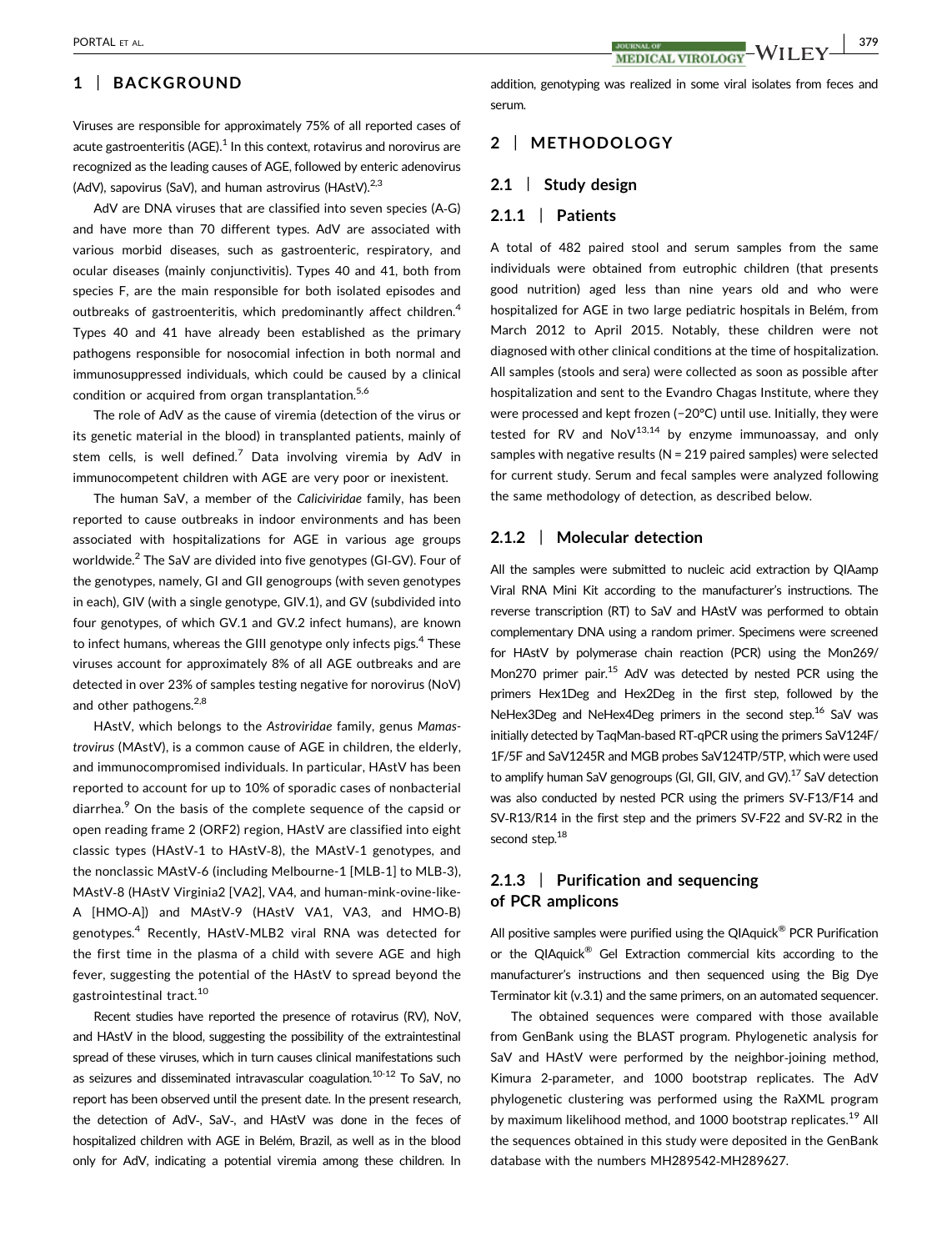## 2.1.4 | Statistical analysis

Statistical analysis was performed using the BioEstat 5.0 software.<sup>20</sup> Fisher's exact test was conducted to determine any association between the viral infection and age groups.

## 2.1.5 | Ethical considerations

This study was approved by the Evandro Chagas Institute Ethical Committee (CEP/IEC) under registry number 284.852 – Registration No. 0039/2011.

# 3 | RESULTS

At least one of the viruses AdV, SaV, and HAstV were detected in 56.6% (124/219) of the stool samples from children hospitalized for AGE in Belém, Brazil, from March 2012 to April 2015. The positivity rates of each enteropathogen were as follows: AdV – 50.2% (110/219), SaV – 4.6% (10/219), and HAstV – 1.8% (4/219). Two different methodologies were used for the detection of SaV, Nested RT‐PCR detected five (2.3%) positive samples and the RT‐qPCR ten (4.6%), including those previously described.

Negative results were obtained in the sera of children whose stools were either SaV‐ or HAstV‐positive. Of the 110 AdV‐positive stool samples, 80 sera with sufficient amounts of sample were tested, of which 51 (63.7%) were positive.

AdV infection was observed in all age groups, with the highest positivity rates (61.9%) observed in children aged 12 to 24 months old. SaV‐related gastroenteritis was also detected in all age groups, with the maximum positivity (23.5%) found in children aged 48 to 60 months old. HAstV was detected only in children between 6 and 24 months (Table 1).

Out of 110 AdV‐positive stool samples, 47 samples (42.7%) had the sufficient amount for genetic characterization. Species F, A, B, C, D, and E were identified in 30 (63.9%), 2 (4.2%), 3 (6.4%), 8 (17.1%),

2 (4.2%), and 2 (4.2%) samples, respectively (Figure 1). A total of 40 (78.4%) of the 51 AdV‐positive serum samples were sequenced. The species F, A, B, and C, were characterized in 32 (80.0%), two (5%), one (2.5%), and five (12.5%), serum samples respectively (Figure 1). In 26 (70.3%) paired samples, similar results were obtained, which were classified as species F, A, B, and C in 21 (80.8%), one (3.8%), one (3.8%), and three (11.5%) pairs, respectively.

The four HAstV‐positive samples were sequenced and classified as HAstV‐1a (50% of samples) and HAstV‐2c (50%). Partial sequencing of the capsid gene regions of five SaV‐positive samples yielded the genotypes GI.1 (one sample), GI.2 (two samples), and GII.4 (two samples).

# 4 | DISCUSSION

This study demonstrated the presence of AdV, SaV, and HAstV in clinical specimens of hospitalized children with AGE. Out of the 219 fecal samples, 50.2%, 4.6%, and 1.8% tested positive for AdV, SaV, and HAstV, respectively, thereby suggesting their importance in the pathogenesis of childhood diarrhea.

In a previous study conducted in Belém, Brazil, $^{21}$  enzyme-linked immunoassay and immunochromatographic tests detected AdV at a rate of 9.1% (15/164), which was lower than the 50.2% positive rate reported in the current study, which could be attributed to differences in the sensitivities of the techniques used for AdV detection. The PCR/nested‐PCR method used in the current study was demonstrated to be sensitive for AdV detection. However, the positivity rate may be overestimated, because only RV‐ and NoV‐ negative samples were tested. In addition, the primers used detected all human AdV types and not only the enteric ones.

Nested PCR yielded a 63.7% AdV positivity rate in the sera of patients whose stools also tested positive for AdV. To our knowledge, our study is the first in Brazil to detect AdV in the sera of eutrophic children with no other clinical condition than AGE at the time of

TABLE 1 Age‐group distribution of AdV‐, SaV‐, and HAstV‐related gastroenteritis in children in Belém, Pará, Brazil from March 2012 to April 2015

| Age (mo)    | AdV/total (%)               | SaV/total (%)   | HAstV/total (%) | Pos/total (%)  |
|-------------|-----------------------------|-----------------|-----------------|----------------|
| $0-6$ mo    | 11/21 (52.4)                | 0/21(0)         | 0/21(0)         | 11/21 (52.4)   |
| $>6-12$ mo  | 22/38 (57.9)                | 2/38(5.3)       | 1/38(2.6)       | 25/38 (65.8)   |
| $>12-24$ mo | $52/84$ (61.9) <sup>*</sup> | 3/84(3.6)       | $3/84$ (3.6)*** | 58/84 (69.0)   |
| $>24-36$ mo | $9/26$ (34.6)               | 1/26(3.8)       | 0/26(0)         | 10/26 (38.5)   |
| $>36-48$ mo | 7/14(50)                    | 0/14(0)         | 0/14(0)         | 7/14(50)       |
| $>48-60$ mo | 4/17(23.5)                  | $4/17$ (23.5)** | 0/17(0)         | 8/17(47.1)     |
| $>60$ mo    | 5/19(26.3)                  | 0/19(0)         | 0/19(0)         | 5/19(26.3)     |
| Total       | 110/219 (50.2)              | 10/219 (4.6)    | 4/219(1.8)      | 124/219 (56.6) |

Abbreviations: AdV, adenovirus; HAstV, human astrovirus; SaV, sapovirus.

Exact fisher test, BioEstat 5.0. For each virus individually:

\*P < 0.008 AdV > 12‐24M.

\*\*P < 0.004 SaV > 48‐60M.

\*\*\*P < 0.300 HAstV > 12‐24M.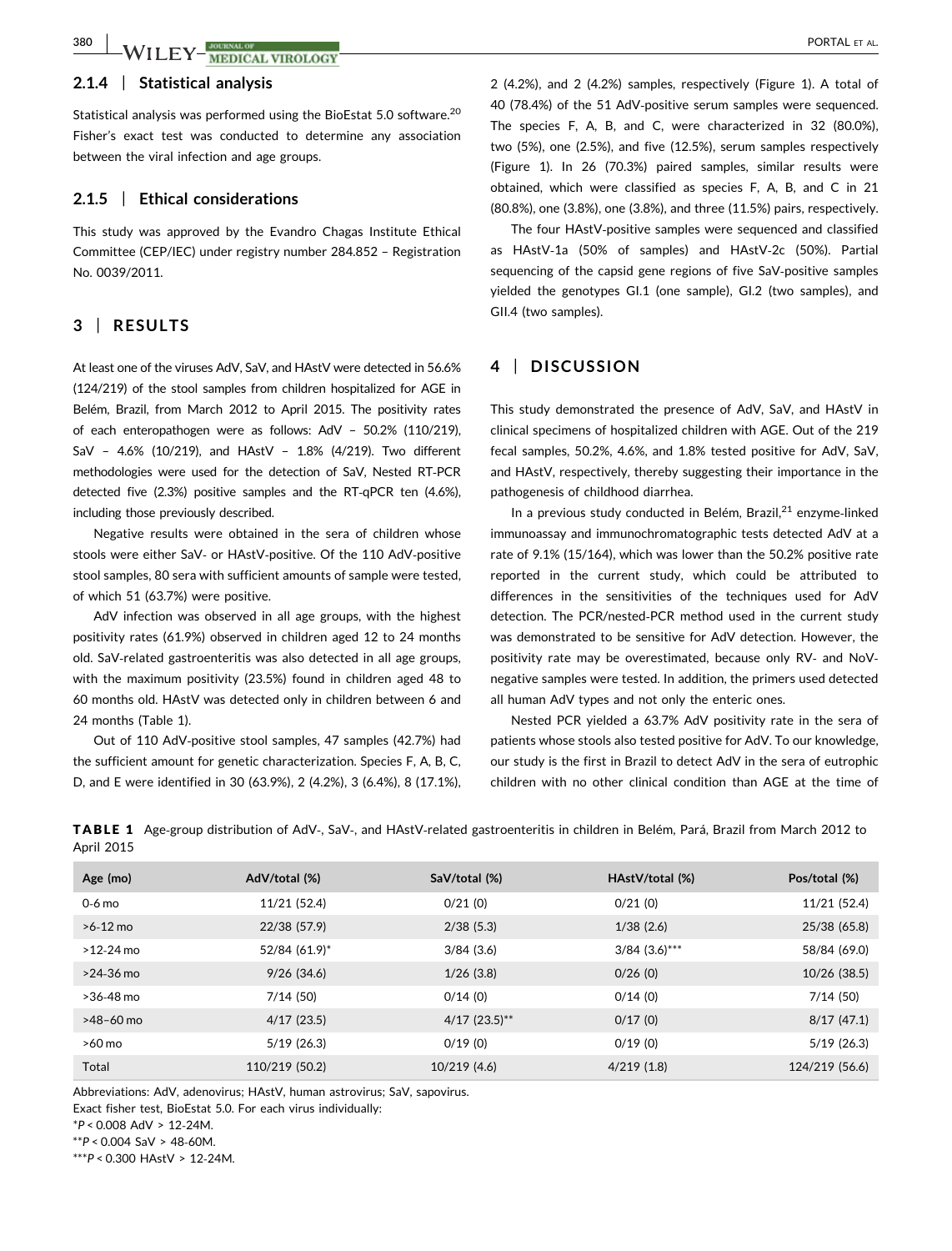

FIGURE 1 Dendrogram of adenovirus positive fecal and sera samples from children hospitalized for acute gastroenteritis in Belém, Brazil, from March 2012 to August 2015. The samples sequenced in this project are indicated by the abbreviation VIR, followed by the number of the sample and then F to indicate fecal and S to serum samples. All were grouped by species

hospitalization. However, studies have indicated that the gastrointestinal tract acts as a reservoir for the persistence of AdV infection, due to the high rates of replication that occur in the gastrointestinal tract, which facilitate it escape to blood systems.

AdV viremia has been predominantly detected in immunodeficient patients who underwent solid organ transplantation or allogeneic stem cell transplantation.<sup>22-24</sup> Lion et al<sup>25</sup> analyzed feces and blood samples of 304 children before being submitted to allogeneic human stem cell transplantation, also found that those with the pre-transplant shedding of AdV had a high risk of invasive infection—characterized by viremia—than the children without this agent.

In this context, AdV is recognized as a major cause of morbidity and mortality after allogeneic stem cell transplantation. So, patients with diarrhea and increased viral load in stool may be at risk of adenoviremia, as demonstrated in a study conducted in Goiás, Brazil, with transplant individuals.<sup>26</sup>

Consistent with previous reports, the highest proportion of AdV‐ related hospitalizations in our study was identified among children aged 12 to 24 months. $27-29$  Similar to a previous study in Tanzania, $28$ we observed no seasonal pattern for AdV, which may be explained by the lack of well‐defined seasons in Belém, Pará, wherein the seasons are only divided into more rainy and less rainy periods. On the other hand, the peak of AdV incidence in Istanbul, Turkey occurred during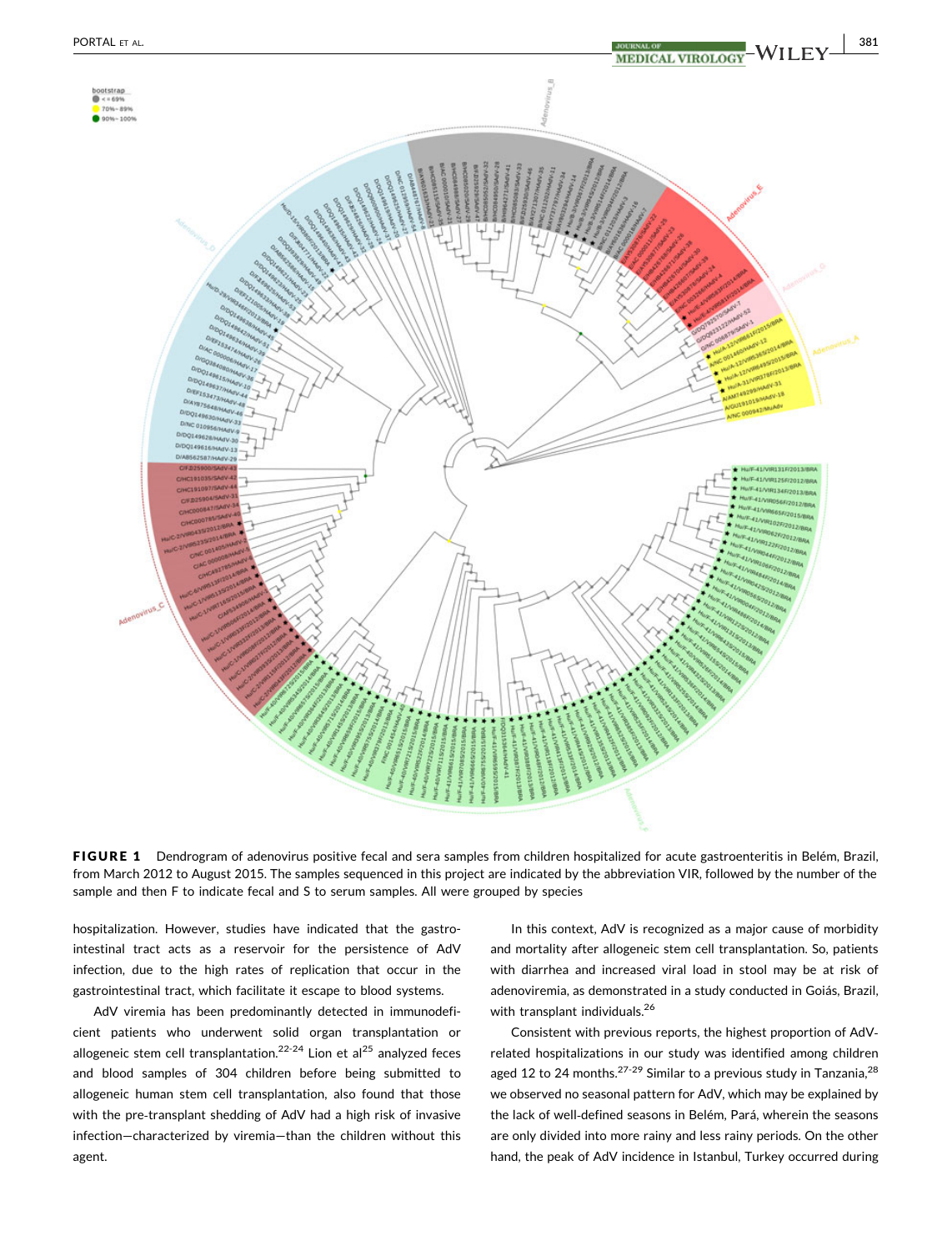**382 | WILEY-MEDICAL VIROLOGY** PORTAL ET AL.

the summer (June-September). $27$  In Japan, whose seasons are more defined, there was a higher positivity of AdV‐positive cases during the winter (December) and spring (March).<sup>29</sup>

The most frequently detected genotype in our study was genotype 41, species F, which accounted for 63.9% of all isolates from stool samples and 80.0% of paired fecal and serum samples. AdV type 41 species F has been recognized as the predominant viral type responsible for gastroenteritis outbreaks or sporadic cases of gastroenteritis requiring hospitalization. A country‐wide high prevalence of AdV type 41‐related gastroenteritis in Japan has also been reported among Japanese children with diarrhea from 1995 to 2009.<sup>29</sup> Interestingly, one AdV A12 sample was found to be associated with a case of gastroenteritis in our study. In Brazil, this AdV type was found to cause an AGE outbreak in Rio de Janeiro, Brazil, with a positivity rate of 44%  $(4/9)$ .<sup>30</sup> We also detected nonenteric AdV types, including species B, C, and D, which are generally associated with respiratory and ocular diseases.<sup>31-33</sup> However, these types of AdV could be excreted in the feces, without any association with the gastroenteritis cases verified in the current study.

Despite the high genetic diversity observed in AdV, additional analysis are required to establish a well‐defined characterization approach that incorporates a larger AdV sequence region, considering that the one used in this study contemplated only ~171 bp.

Epidemiological studies involving HAstV and SaV pathogens remain scarce in Brazil, particularly in the northern region. The low positivity for HAstV (1.8%) found in our study, was a bit bigger than the rates previously reported in other parts of Brazil, such as Rondônia  $(0.8\%)^{34}$ and in Brasília (0.5%). $35$  However, the detection rates in the current study were lower than those previously reported in Belém (3.9%)<sup>36</sup> and in São Luís  $(8.0\%)$ <sup>37</sup> Given the similarity in clinical and epidemiological characteristics of the cohorts from the comparative studies, the differences in results are probably due to methodological inconsistencies, as well as the fact that we only searched for HAstV, SaV and AdV in rotavirus and norovirus negative samples.

Only four HAstV‐positive gastroenteritis cases were identified in our samples, all of which were identified among children between the ages of 6 and 24 months. Although the number of HAstV‐related gastroenteritis cases was low, our results were in accordance with those of previous studies, in which the peak of positivity was observed among children younger than two years old.<sup>9,36,38,39</sup> Notably, previous surveys conducted in Belém, Brazil reported a higher rate (3.9%) in a similar pediatric population hospitalized for gastroenteritis.<sup>36</sup> Our findings were also consistent with the ones obtained in Spain, in which 80% of HAstV‐related gastroenteritis cases were detected in children aged less than three years.<sup>40</sup>

Given the scarcity of data from Brazil, our study also improved current knowledge on the occurrence of SaV in cases of infantile gastroenteritis in our region. The rate obtained for SaV‐related gastroenteritis in our study (4.6%) is similar to previously reported rates in Brazil. For instance, a positivity of 3.8% (6/156) was reported among children admitted for AGE in Manaus, Amazonas state, Northern Brazil.<sup>41</sup> A similar (4.9%) rate of SaV-related gastroenteritis was reported in Belém, Brazil in 2003 based on a cohort of children

who sought treatment from a public outpatient unit.<sup>42</sup> Furthermore, a lower rate of 2.5% was reported among diarrheic children of African-descendant who lived in a semi-closed community on the outskirts of Belém (the "Quilombola") from 2008 to 2010.<sup>43</sup>

SaV-related gastroenteritis was observed in children from all age groups, except for those aged 0 to 6 months and 36 to 48 months, with a slightly higher positivity in the ages between 48 and 60 months (23.5%; P > 0.004). The above results were partially consistent with those reported in Japan, wherein SaV was more strongly associated with older children (91%).<sup>44</sup>

The types identified in the four HAstV positive samples (HAstV‐1a and HAstV‐2c) were consistent with those reported in other studies conducted elsewhere, in which HAstV‐1a was found to be the predominant type among classic HAstV types, followed by type HAstV-2.<sup>9,39,40,45,46</sup> In Belém, HAstV-1a has been previously detected at the rates of 24.3% and 66.6% among children hospitalized due to AGE.<sup>42,47</sup>

Notably, the occurrence of HAstV‐2c was reported previously in Belém, Brazil (23.9%).<sup>44</sup> Moreover, HAstV-2c has been reported to be associated with an extensive gastroenteritis outbreak among Maxakali Indians, from the Macuri Valley in northeastern Minas Gerais in January 2004.<sup>48</sup>

The SaV genotype GI.1 accounted for 20% of the isolates in our study. The GI.1 lineage was previously reported with a positivity of 16.6% in Manaus, Brazil.<sup>36</sup> 75% in Japan from 2000 to 2007<sup>46</sup> and 66.7% in China.<sup>49</sup> GI.2 was identified in two samples in our study. The GI.2 genotype is strongly associated with outbreaks and sporadic cases of AGE worldwide.<sup>36,50,51</sup>

Children whose fecal samples tested positive to one of these three viruses showed the typical clinical symptoms associated with the viral infection, including diarrhea, vomiting, and fever. However, we found no statistically significant differences in the clinical parameters in the positive cases, because the symptoms observed in patients with and without these viruses were highly similar. The aforementioned results suggested the possible involvement of other pathogens, such as other viruses, bacteria, and parasites, in these episodes. Thus, the results obtained in this study, together with previous findings from Brazil, have demonstrated the need to improve monitoring of the circulation of these viruses in the country to serve as a basis for possible control measures.

Studies investigating the positivity of AdV, HAstV, and SaV and sequence analyses of samples obtained from hospitalized children with AGE are scarce in Brazil. To our knowledge, the current study is the first to report AdV detection from serum samples of children with AGE. Our findings highlighted the importance of identifying etiological agents that spread beyond the intestines and enter the bloodstream, thereby affecting other organs. Our results also demonstrated that different genotypes of these viruses circulate in the Brazilian population.

#### ACKNOWLEDGMENTS

We would like to thank the valuable technical support provided by Jones Siqueira, PhD, Maria Silvia Lucena and the entire staff of the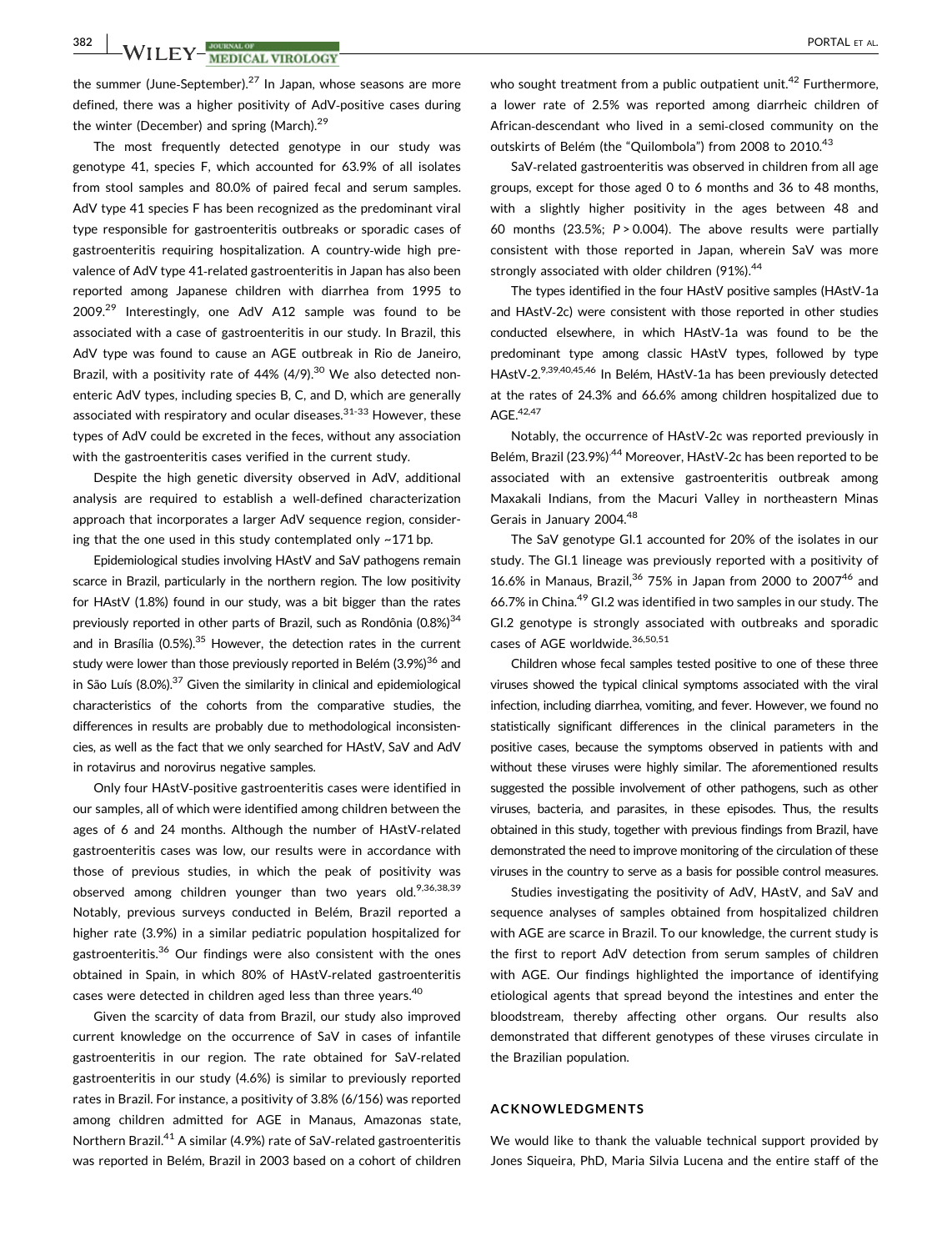Laboratory of Norovirus (LNOV). This research was supported by Evandro Chagas Institute and we also give credit to the Coordination of Improvement of Higher Education Personnel (CAPES) for giving a scholarship to the main author, Thayara Portal. The funders had no role in study design, data collection and analysis, decision to publish, or preparation of the manuscript. We are grateful to the Viremia Project team for the valuable development of this study. We give special thanks to all the pediatrics hospitals employees who were involved in this study. We give special thanks to all the children who participated in the study and their parents/guardians.

#### CONFLICTS OF INTEREST

The authors have declared that there are no conflicts of interest.

## AUTHORS' CONTRIBUTION

Conceptualization: Thayara Morais Portal, Yvone Benchimol Gabbay; Formal Analysis: Thayara Morais Portal, Edivaldo Costa Sousa Júnior, Renato Da Silva Bandeira; Investigation: Thayara Morais Portal, Tammy Kathlyn Amaral Reymão, Germano Alves Quinderé Neto, Mercedes Kamila Da C Fiuza, Dielle Monteiro Teixeira, Ian Carlos Gomes Lima, Danielle Rodrigues De Deus; Methodology: Thayara Morais Portal, Tammy Kathlyn Amaral Reymão, Yvone Benchimol Gabbay; Project Administration: Maria Cleonice A Justino, Alexandre Da Costa Linhares, Yvone Benchimol Gabbay; Writing – original draft: Thayara Morais Portal; Writing – review & editing: Thayara Morais Portal, Tammy Kathlyn Amaral Reymão, Dielle Monteiro Teixeira, Luciana Damascena Da Silva, Hugo Reis Resque, Maria Cleonice A Justino, Alexandre Da Costa Linhares, Yvone Benchimol Gabbay.

### ORCID

Yvone Benchimol Gabbay in <http://orcid.org/0000-0003-1242-0523>

#### **REFERENCES**

- 1. World Health Organization. Diarrhoeal Disease. Geneva: Miller & Raven; 2013. Accessed 18 January, 2016, Available at:. [http://www.](http://www.who.int/mediacentre/factsheets/fs330/en/) [who.int/mediacentre/factsheets/fs330/en/](http://www.who.int/mediacentre/factsheets/fs330/en/)
- 2. Oka T, Wang Q, Katayama K, Saif LJ. Comprehensive review of human sapoviruses. Clin Microbiol Rev. 2015;28:32‐53.
- 3. CEnters for Disease Control and Prevention. Norovirus Transmission. USA: CDC; 2014. Accessed 1, March, 2016, Available at:. [http://www.](http://www.cdc.gov/norovirus/about/transmission.html.) [cdc.gov/norovirus/about/transmission.html](http://www.cdc.gov/norovirus/about/transmission.html.)
- 4. Lefkowitz EJ, Dempsey DM, Hendrickson RC, Orton RJ, Siddell SG, Smith DB. Virus taxonomy: the database of the International Committee on Taxonomy of Viruses (ICTV). Nucleic Acids Res. 2018;46(Database issue):D708‐D717. [https://doi.org/10.1093/nar/](https://doi.org/10.1093/nar/gkx932) [gkx932](https://doi.org/10.1093/nar/gkx932)
- 5. Yilmaz M, Chemaly RF, Han XY, et al. Adenoviral infections in adult allogeneic hematopoietic SCT recipients: a single center experience. Bone Marrow Transplant. 2013;48:1218‐1223.
- 6. Grimley MS, Chemaly RF, Englund JA, et al. Brincidofovir for asymptomatic adenovirus viremia in pediatric and adult allogeneic

hematopoietic cell transplant recipients: a randomized placebocontrolled phase II trial. Biol Blood Marrow Transplant. 2017;23(3): 512‐521.<https://doi.org/10.1016/j.bbmt.2016.12.621>

- 7. Matthes‐Martin S, Feuchtinger T, Shaw PJ, et al. Fourth European Conference on infections in leukemia. European guidelines for diagnosis and treatment of adenovirus infection in leukemia and stem cell transplantation: summary of ECIL‐4 (2011). Transpl Infect Dis. 2012;14(6):555‐563.<https://doi.org/10.1111/tid.12022>
- 8. Yamashita Y, Ootsuka Y, Kondo R, et al. Molecular characterization of Sapovirus detected in a gastroenteritis outbreak at a wedding hall. J Med Virol. 2010;82:720‐726.
- 9. Bosch A, Pintó RM, Guix S. Human astroviruses. Clin Microbiol Rev. 2014;27:1048‐1074.
- 10. Holtz L, Wylie K, Sodergren E, et al. Astrovirus MLB2 viremia in febrile child. Emerg Infect Dis. 2011;17(11):2050‐2052. [https://doi.](https://doi.org/10.3201/eid1711.110496) [org/10.3201/eid1711.110496](https://doi.org/10.3201/eid1711.110496)
- 11. Ahmed K, Bozdayi G, Mitui MT, et al. Circulating rotaviral RNA in children with rotavirus antigenemia. J Negat Results Biomed. 2013; 12(5):1‐8.
- 12. Lemes LGN, Corrêa TS, Fiaccadori FS, et al. Prospective study on Norovirus infection among allogeneic stem cell transplant recipients: prolonged viral excretion and viral RNA in the blood. J Clin Virol. 2014;61(3):329‐333.<https://doi.org/10.1016/j.jcv.2014.08.004>
- 13. Justino Maria Cleonice Aguiar, de Abreu Campos Erika Maria Nogueira, Pereira Mascarenhas Joana D'Arc, et al. Detecção de antígenos de rotavírus no soro de crianças hospitalizadas por gastroenterite aguda em Belém, Estado do Pará, Brasil. Rev Pan‐ Amaz Saude. 2016;7:153‐158. ISSN 2176‐6215. [https://doi.org/10.](https://doi.org/10.5123/s2176-62232016000500017.) 5123/s2176‐[62232016000500017](https://doi.org/10.5123/s2176-62232016000500017.)
- 14. Reymão TKA, Fumian TM, Justino MCA, et al. Norovirus RNA in serum associated with increased fecal viral load in children: Detection, quantification and molecular analysis. PLoS One. 2018; 13(7):e0199763. Wobus CE, ed. [https://doi.org/10.1371/journal.](https://doi.org/10.1371/journal.pone.0199763) [pone.0199763](https://doi.org/10.1371/journal.pone.0199763)
- 15. Noel JS, Lee TW, Kurtz JB, Glass RI, Monroe SS. Typing of human astroviruses from clinical isolates by enzyme immunoassay and nucleotide sequencing. J Clin Microbiol. 1995;33(4):797‐801.
- 16. Allard A, Albinsson B, Wadell G. Rapid typing of human adenoviruses by a general PCR combined with restriction endonuclease analysis. J Clin Microbiol. 2001;39(2):498‐505.
- 17. Oka T, Katayama K, Hansman GS, et al. Detection of human sapovirus by real-time reverse transcription-polymerase chain reaction. J Med Virol. 2006;78:1347‐1353.
- 18. Okada M, Yamashita Y, Oseto M, Shinozaki K. The detection of human sapoviruses with universal and genogroup‐specific primers. Arch Virol. 2006;151(12):2503‐2509.
- 19. Stamatakis A. RAxML version 8: a tool for phylogenetic analysis and post-analysis of large phylogenies. Bioinformatics. 2014;30(9): 1312‐1313.<https://doi.org/10.1093/bioinformatics/btu033>
- 20. Ayres M, Ayres JRM, Ayres DL, Santos AS. BioEstat 5.0‐Aplicações Estatísticas nas Áreas das Ciências Biológicas e Médicas. Belém, Brasília: Sociedade Civil Mamirauá, CNPq; 2007:290.
- 21. Muller ECA, Gabbay YB, Morais MAA, Linhares AC. Ocorrência de adenovírus em crianças com gastrenterite aguda grave na cidade de Belém, Pará, Brasil. Rev Pan‐Amaz Saude. 2010;2(1):49‐55. Accessed 27 Jun, 2016.
- 22. Jeuliam H, Salmon A, Bordigoni P, Venard V. Diagnostic value of quantitative PCR for adenovirus detection in stool samples as compared with antigen detection and cell culture in hematopoietic stem cell transplant recipients. Clin Microbiol Infect. 2011;17(11): 1647‐1680.
- 23. Lachiewicz AM, Cianciolo R, Miller MB, Derebail VK. Adenovirus causing fever, upper respiratory infection, and allograft nephritis complicated by persistent asymptomatic viremia. Tranpl Infect Dis. 2014;16:648‐652. Accessed 23 Jun, 2016.